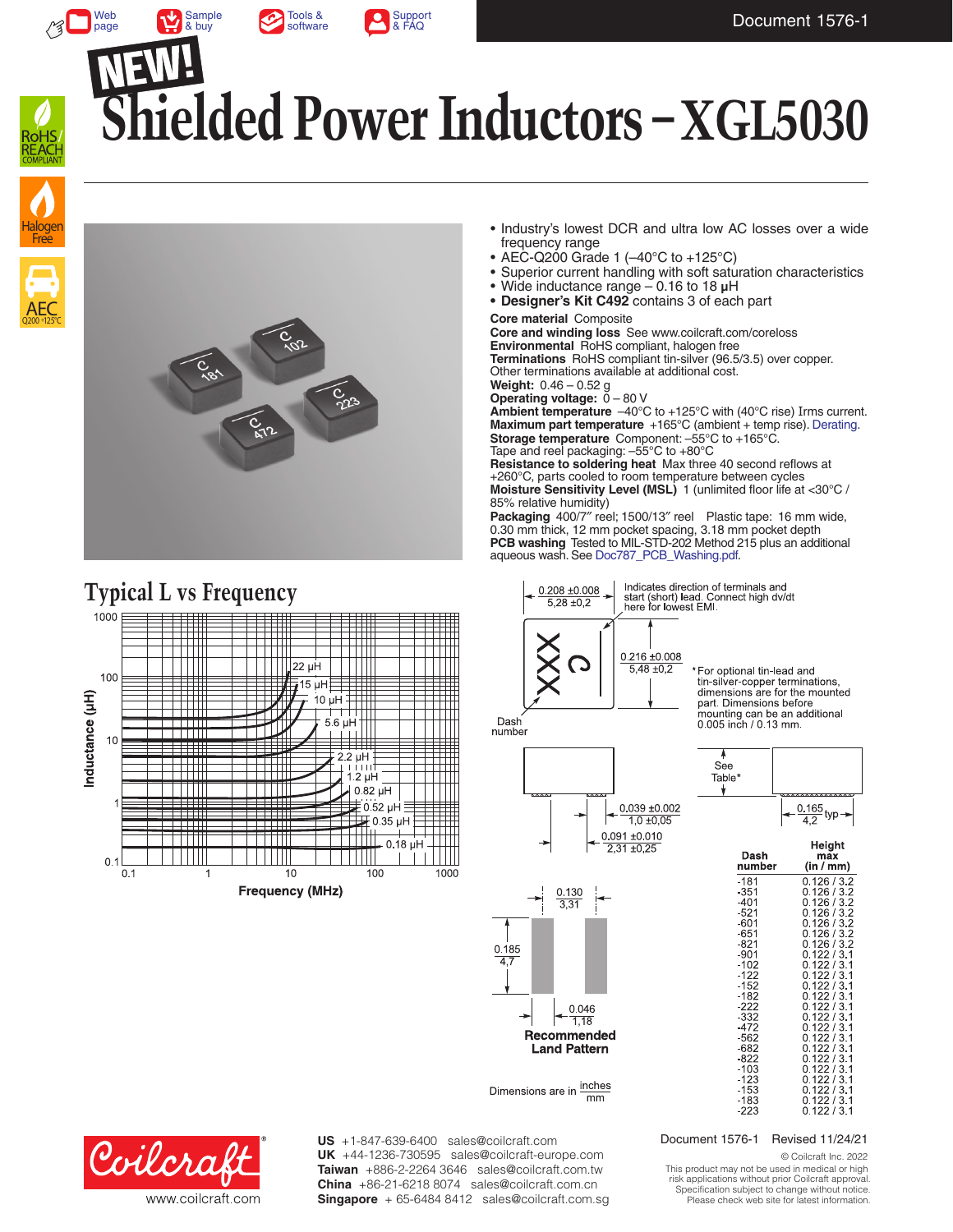

### **Shielded Power Inductors – XGL5030**

| . טו וטו<br><b>REACH</b> |                          | Inductance <sup>2</sup> | DCR (mOhms) <sup>3</sup> |       | SRF typ <sup>4</sup> | Isat $(A)$ <sup>5</sup> |          |          | Irms $(A)$ <sup>6</sup> |           |  |
|--------------------------|--------------------------|-------------------------|--------------------------|-------|----------------------|-------------------------|----------|----------|-------------------------|-----------|--|
|                          | Part number <sup>1</sup> | ±20% (µH)               | typ                      | max   | (MHz)                | 10% drop                | 20% drop | 30% drop | 20°C rise               | 40°C rise |  |
|                          | XGL5030-181ME            | 0.18                    | 1.3                      | 1.6   | 160                  | 13.6                    | 22.0     | 30.0     | 24.4                    | 31.8      |  |
|                          | XGL5030-351ME            | 0.35                    | 1.8                      | 2.2   | 100                  | 11.0                    | 17.8     | 24.5     | 22.8                    | 30.6      |  |
|                          | XGL5030-401ME            | 0.40                    | 2.2                      | 2.7   | 88                   | 10.0                    | 16.6     | 23.0     | 19.3                    | 25.1      |  |
| <b>Halogen</b>           | XGL5030-521ME            | 0.52                    | 2.5                      | 3.0   | 80                   | 8.9                     | 14.5     | 20.5     | 18.9                    | 25.0      |  |
| Free                     | XGL5030-601ME            | 0.60                    | 2.6                      | 3.2   | 75                   | 8.4                     | 13.5     | 18.7     | 17.6                    | 23.0      |  |
|                          | XGL5030-651ME            | 0.65                    | 3.3                      | 4.0   | 68                   | 8.1                     | 12.9     | 17.9     | 15.7                    | 21.2      |  |
| $\boldsymbol{\Box}$      | XGL5030-821ME            | 0.82                    | 3.8                      | 4.6   | 56                   | 7.3                     | 11.9     | 16.7     | 15.3                    | 21.1      |  |
|                          | XGL5030-901ME            | 0.90                    | 4.3                      | 5.2   | 54                   | 6.5                     | 10.6     | 14.5     | 14.4                    | 19.7      |  |
| <b>AEC</b>               | XGL5030-102ME            | 1.00                    | 4.8                      | 5.8   | 52                   | 5.9                     | 10.2     | 14.0     | 12.8                    | 17.8      |  |
| Q200+125°C               | XGL5030-122ME            | 1.2                     | 5.0                      | 6.0   | 47                   | 5.9                     | 9.4      | 13.0     | 12.3                    | 16.8      |  |
|                          | XGL5030-152ME            | 1.5                     | 6.8                      | 7.9   | 43                   | 5.3                     | 8.7      | 12.2     | 11.6                    | 15.4      |  |
|                          | XGL5030-182ME            | 1.8                     | 7.5                      | 8.7   | 37                   | 4.8                     | 7.8      | 10.6     | 10.3                    | 14.1      |  |
|                          | XGL5030-222ME            | 2.2                     | 9.2                      | 10.6  | 34                   | 4.2                     | 6.8      | 9.4      | 9.6                     | 12.9      |  |
|                          | XGL5030-332ME            | 3.3                     | 13.3                     | 14.9  | 28                   | 3.6                     | 6.0      | 8.4      | 7.2                     | 10.0      |  |
|                          | XGL5030-472ME            | 4.7                     | 21.9                     | 24.5  | 23                   | 3.1                     | 4.8      | 6.7      | 6.3                     | 8.5       |  |
|                          | XGL5030-562ME            | 5.6                     | 24.1                     | 27.0  | 21                   | 2.8                     | 4.3      | 6.0      | 5.9                     | 7.9       |  |
|                          | XGL5030-682ME            | 6.8                     | 28.6                     | 32.1  | 18                   | 2.5                     | 3.9      | 5.5      | 5.4                     | 7.3       |  |
|                          | XGL5030-822ME            | 8.2                     | 36.5                     | 41.0  | 17                   | 2.3                     | 3.6      | 5.0      | 4.8                     | 6.4       |  |
|                          | XGL5030-103ME            | 10                      | 43.0                     | 48.4  | 15                   | 2.1                     | 3.3      | 4.5      | 4.3                     | 5.7       |  |
|                          | XGL5030-123ME_           | $12 \overline{ }$       | 50.0                     | 56.5  | 14                   | 1.9                     | 3.0      | 4.0      | 4.0                     | 5.4       |  |
|                          | XGL5030-153ME            | 15                      | 68.8                     | 77.1  | 12                   | 1.7                     | 2.7      | 3.6      | 3.4                     | 4.5       |  |
|                          | XGL5030-183ME            | 18                      | 87.2                     | 97.7  | 11                   | 1.6                     | 2.4      | 3.3      | 2.9                     | 4.0       |  |
|                          | XGL5030-223ME            | 22                      | 106.0                    | 118.8 | 10                   | 1.4                     | 2.2      | 3.0      | 2.6                     | 3.6       |  |

1. When ordering, please specify **termination** and **packaging** codes:

#### **XGL5030-223MEC**

**Termination: E** = RoHS compliant tin-silver over copper.

**Special order: T** = RoHS tin-silver-copper (95.5/4/0.5) or **S** = non-RoHS tin-lead (63/37).

**Packaging:**  $C = 7<sup>″</sup>$  machine-ready reel. EIA-481 embossed plastic tape (400 per full reel). Quantities less than full reel available: in tape (not machine ready) or with leader and trailer (\$25 charge).

**D** = 13" machine-ready reel. EIA-481 embossed plastic tape (1500 per full reel). Factory order only, not stocked.

- 2. Inductance tested at 1 MHz, 0.1 Vrms, 0 Adc.
- 3. DCR measured on a micro-ohmmeter.
- 4. SRF measured using Agilent/HP 4395A or equivalent.
- 5. DC current at 25°C that causes the specified inductance drop from its value without current. [Click for temperature derating information.](http://www.coilcraft.com/apps/compare/compare_power.cfm)
- 6. Current that causes the specified temperature rise from 25°C ambient. This information is for reference only and does not represent absolute maximum ratings. [Click for temperature derating](http://www.coilcraft.com/apps/compare/compare_power.cfm)  [information](http://www.coilcraft.com/apps/compare/compare_power.cfm).

7. Electrical specifications at 25°C.

Refer to Doc 362 "Soldering Surface Mount Components" before soldering.

### **Irms Testing**

Irms testing was performed on 0.75 inch wide  $\times$  0.25 inch thick copper traces in still air.

Temperature rise is highly dependent on many factors including pcb land pattern, trace size, and proximity to other components. Therefore temperature rise should be verified in application conditions.



**US** +1-847-639-6400 sales@coilcraft.com **UK** +44-1236-730595 sales@coilcraft-europe.com **Taiwan** +886-2-2264 3646 sales@coilcraft.com.tw **China** +86-21-6218 8074 sales@coilcraft.com.cn **Singapore** + 65-6484 8412 sales@coilcraft.com.sg

#### Document 1576-2 Revised 11/24/21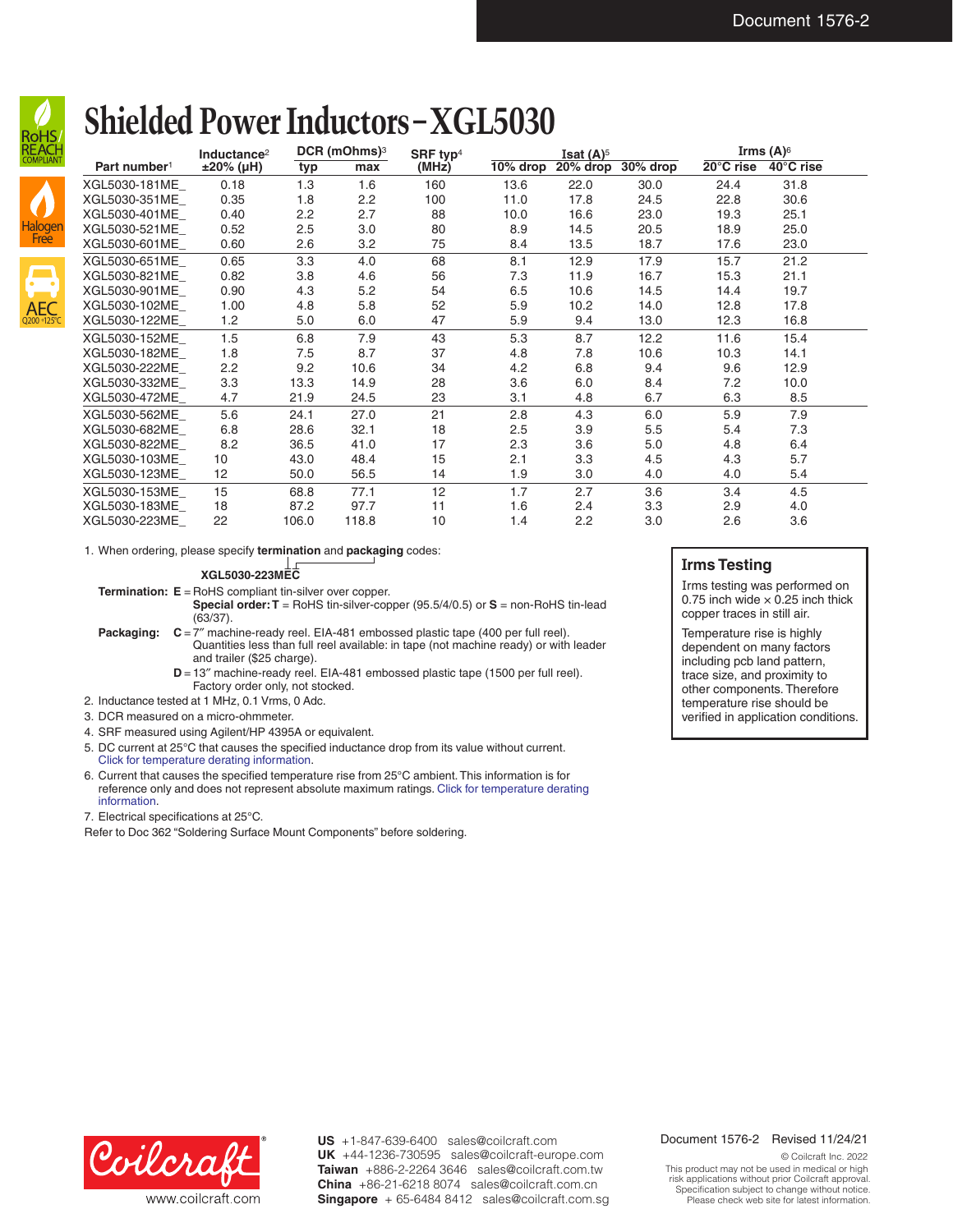40



Free

## **Shielded Power Inductors – XGL5030**

**L vs Current**





**US** +1-847-639-6400 sales@coilcraft.com **UK** +44-1236-730595 sales@coilcraft-europe.com **Taiwan** +886-2-2264 3646 sales@coilcraft.com.tw **China** +86-21-6218 8074 sales@coilcraft.com.cn **Singapore** + 65-6484 8412 sales@coilcraft.com.sg

### Document 1576-3 Revised 11/24/21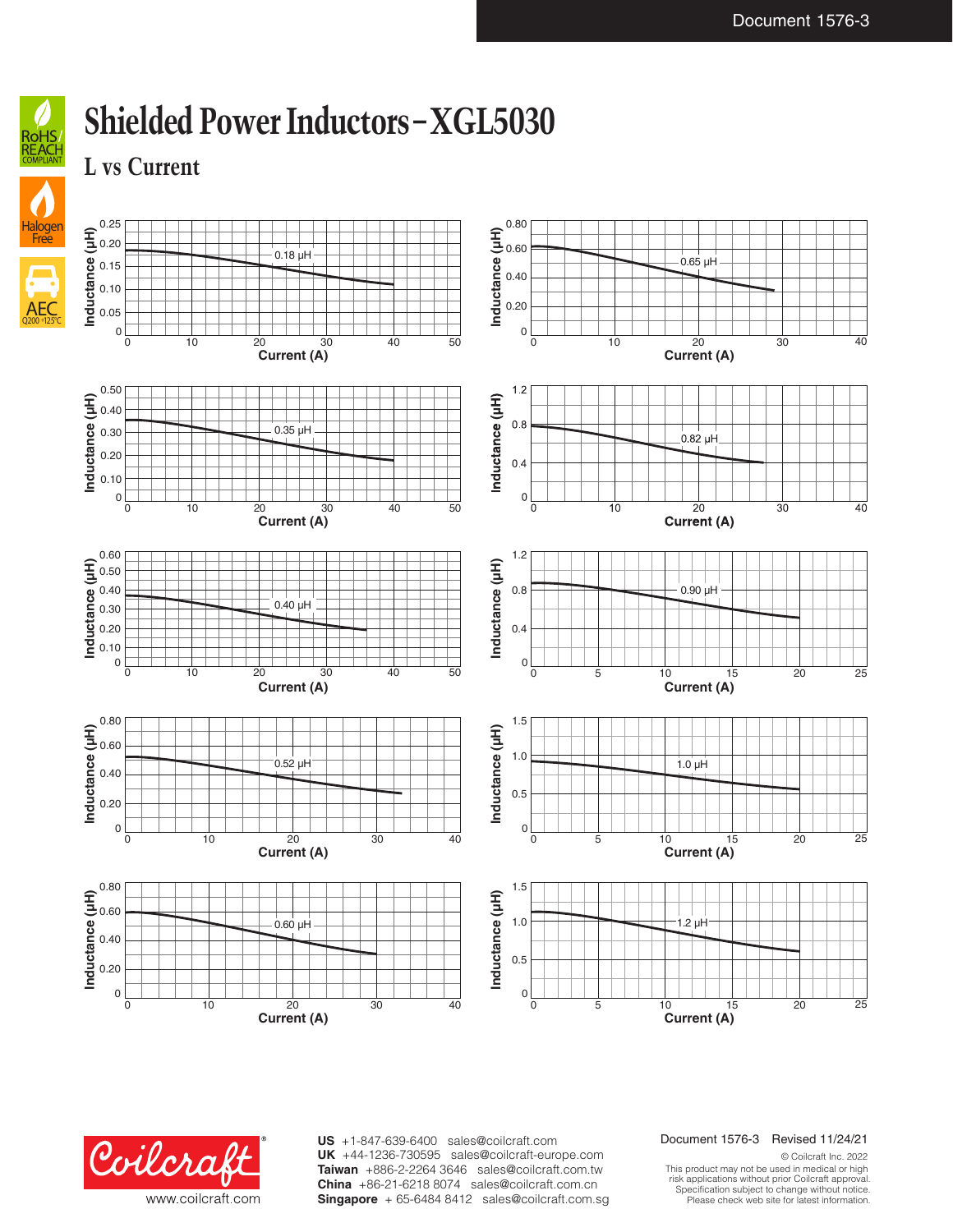

AEC Q200 +125°C

### **Shielded Power Inductors – XGL5030**

**L vs Current**





**US** +1-847-639-6400 sales@coilcraft.com **UK** +44-1236-730595 sales@coilcraft-europe.com **Taiwan** +886-2-2264 3646 sales@coilcraft.com.tw **China** +86-21-6218 8074 sales@coilcraft.com.cn **Singapore** + 65-6484 8412 sales@coilcraft.com.sg

### Document 1576-4 Revised 11/24/21